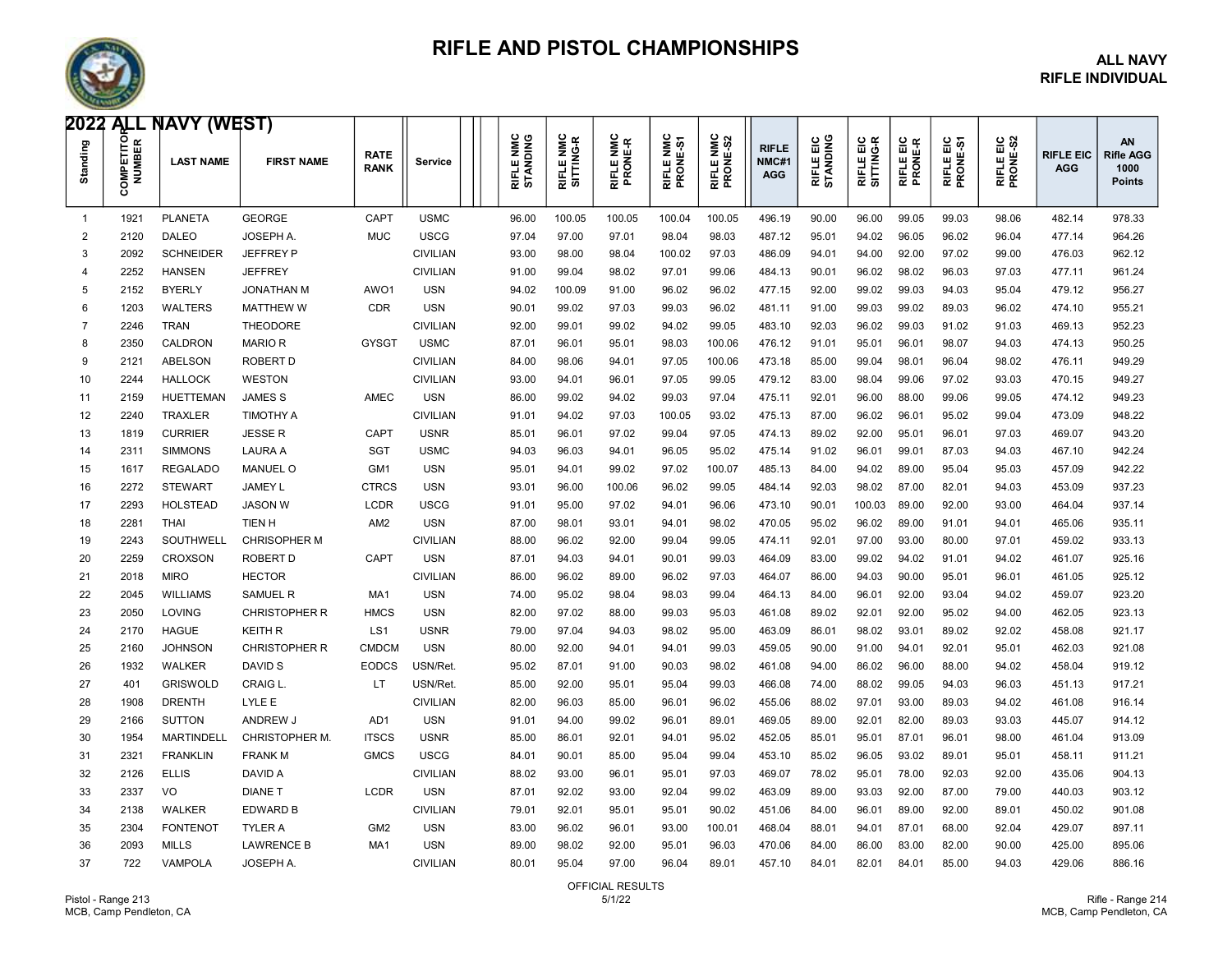

### RIFLE AND PISTOL CHAMPIONSHIPS ALL NAVY

## RIFLE INDIVIDUAL

| 2022 ALL NAVY (WEST) |               |                     |                            |                            |                 |                              |       |                                       |                      |                       |                       |                                     |                              |                       |                      |                       |                       |                                |                                                        |
|----------------------|---------------|---------------------|----------------------------|----------------------------|-----------------|------------------------------|-------|---------------------------------------|----------------------|-----------------------|-----------------------|-------------------------------------|------------------------------|-----------------------|----------------------|-----------------------|-----------------------|--------------------------------|--------------------------------------------------------|
| Standing             | OMPETITO<br>ō | <b>LAST NAME</b>    | <b>FIRST NAME</b>          | <b>RATE</b><br><b>RANK</b> | Service         | <b>RIFLE NMC</b><br>STANDING |       | <b>RIFLE NMC</b><br>Ť<br>ଡ଼<br>SITTIN | RIFLE NMC<br>PRONE-R | RIFLE NMC<br>PRONE-S1 | RIFLE NMC<br>PRONE-S2 | <b>RIFLE</b><br>NMC#1<br><b>AGG</b> | و و<br>RIFLE EIC<br>STANDING | RIFLE EIC<br>SITTNG-R | RIFLE EIC<br>PRONE-R | RIFLE EIC<br>PRONE-S1 | RIFLE EIC<br>PRONE-S2 | <b>RIFLE EIC</b><br><b>AGG</b> | <b>AN</b><br><b>Rifle AGG</b><br>1000<br><b>Points</b> |
| 38                   | 2185          | <b>STALLINGS</b>    | <b>BRANDON L</b>           | <b>GMC</b>                 | <b>USN</b>      | 90.01                        |       | 92.01                                 | 87.00                | 95.01                 | 94.01                 | 458.04                              | 75.00                        | 89.01                 | 81.00                | 93.01                 | 89.01                 | 427.03                         | 885.07                                                 |
| 39                   | 2161          | <b>HAGEN</b>        | <b>JERRY D</b>             | <b>SFC</b>                 | <b>ARMY/Ret</b> |                              | 74.00 | 87.02                                 | 96.05                | 86.00                 | 89.01                 | 432.08                              | 84.00                        | 93.00                 | 89.00                | 92.02                 | 87.01                 | 445.03                         | 877.11                                                 |
| 40                   | 2165          | <b>SULICIPAN</b>    | CARLO B                    | AD <sub>2</sub>            | <b>USN</b>      |                              | 78.00 | 86.01                                 | 94.01                | 91.02                 | 89.02                 | 438.06                              | 84.00                        | 91.01                 | 87.00                | 89.01                 | 87.01                 | 438.03                         | 876.09                                                 |
| 41                   | 2328          | <b>MASTERS</b>      | <b>MARC A</b>              | HN                         | <b>USN</b>      |                              | 85.00 | 86.00                                 | 91.02                | 81.00                 | 94.00                 | 437.02                              | 85.00                        | 93.02                 | 84.00                | 85.01                 | 91.04                 | 438.07                         | 875.09                                                 |
| 42                   | 2312          | <b>SIGLER</b>       | <b>JAMESR</b>              | FCA <sub>1</sub>           | <b>USN</b>      |                              | 79.00 | 90.01                                 | 92.00                | 91.01                 | 92.01                 | 444.03                              | 76.00                        | 80.00                 | 92.02                | 82.01                 | 88.01                 | 418.04                         | 862.07                                                 |
| 43                   | 2322          | <b>GRIMES</b>       | <b>BRENDON D</b>           | FC <sub>1</sub>            | <b>USN</b>      |                              | 79.01 | 89.01                                 | 87.00                | 90.01                 | 89.01                 | 434.04                              | 82.00                        | 93.00                 | 77.00                | 83.01                 | 90.02                 | 425.03                         | 859.07                                                 |
| 44                   | 1565          | <b>GREENE</b>       | <b>BRIAN D</b>             | CWO <sub>3</sub>           | <b>USNR</b>     |                              | 86.00 | 94.02                                 | 80.01                | 96.03                 | 92.01                 | 448.07                              | 79.01                        | 64.00                 | 89.00                | 90.02                 | 86.01                 | 408.04                         | 856.11                                                 |
| 45                   | 2333          | <b>CHEUNG</b>       | <b>BRANDON G</b>           | HM3                        | <b>USN</b>      |                              | 65.00 | 85.01                                 | 88.00                | 88.02                 | 94.02                 | 420.05                              | 79.00                        | 90.01                 | 87.00                | 86.00                 | 89.01                 | 431.02                         | 851.07                                                 |
| 46                   | 2265          | <b>LUCAS</b>        | <b>JASON M</b>             | AM <sub>1</sub>            | <b>USN</b>      |                              | 82.00 | 79.00                                 | 82.01                | 92.02                 | 92.00                 | 427.03                              | 86.01                        | 88.00                 | 77.00                | 85.01                 | 86.02                 | 422.04                         | 849.07                                                 |
| 47                   | 221'          | <b>CURRIER</b>      | <b>BLAKED</b>              |                            | <b>CIVILIAN</b> |                              | 77.00 | 85.00                                 | 89.00                | 96.02                 | 90.00                 | 437.02                              | 80.01                        | 88.01                 | 60.00                | 95.02                 | 88.00                 | 411.04                         | 848.06                                                 |
| 48                   | 2299          | <b>STEBBINS</b>     | <b>MICHAEL P</b>           | GM <sub>1</sub>            | <b>USN</b>      |                              | 80.00 | 80.00                                 | 87.00                | 82.01                 | 90.00                 | 419.01                              | 83.01                        | 86.00                 | 86.02                | 87.01                 | 86.00                 | 428.04                         | 847.05                                                 |
| 49                   | 2351          | CALDRON             | <b>SERGIO A</b>            | <b>SSGT</b>                | <b>USMC</b>     |                              | 82.00 | 87.00                                 | 89.00                | 85.00                 | 80.00                 | 423.00                              | 83.00                        | 89.01                 | 81.00                | 81.00                 | 89.01                 | 423.02                         | 846.02                                                 |
| 50                   | 1916          | <b>NARANJO</b>      | <b>JEFFREY A</b>           | <b>BUC</b>                 | <b>USNR</b>     |                              | 77.00 | 92.01                                 | 82.01                | 81.00                 | 91.02                 | 423.04                              | 82.02                        | 76.01                 | 89.00                | 85.01                 | 90.01                 | 422.05                         | 845.09                                                 |
| 51                   | 2345          | <b>BERTELSEN</b>    | MITCHELL J                 | GM1                        | <b>USN</b>      |                              | 80.01 | 86.00                                 | 88.01                | 77.00                 | 89.01                 | 420.03                              | 82.01                        | 92.01                 | 73.01                | 84.01                 | 92.01                 | 423.05                         | 843.08                                                 |
| 52                   | 2348          | <b>PARKER</b>       | <b>CASIN J</b>             | GM <sub>3</sub>            | <b>USCG</b>     |                              | 84.01 | 90.02                                 | 70.00                | 82.00                 | 87.01                 | 413.04                              | 70.00                        | 91.00                 | 91.01                | 86.01                 | 83.01                 | 421.03                         | 834.07                                                 |
| 53                   | 1953          | <b>TREFREN</b>      | <b>KRISTEN R</b>           | <b>MMCS</b>                | <b>USNR</b>     |                              | 81.00 | 86.00                                 | 90.00                | 82.01                 | 85.01                 | 424.02                              | 72.00                        | 91.00                 | 75.00                | 79.00                 | 90.01                 | 407.01                         | 831.03                                                 |
| 54                   | 2324          | <b>PESANTE</b>      | <b>BILLY K</b>             | MA <sub>1</sub>            | <b>USN</b>      |                              | 83.01 | 94.01                                 | 93.02                | 85.00                 | 92.00                 | 447.04                              | 82.00                        | 86.00                 | 47.00                | 81.00                 | 85.01                 | 381.01                         | 828.05                                                 |
| 55                   | 1986          | <b>CRIBBS</b>       | CHRIS L.                   | <b>ENC</b>                 | <b>USNR</b>     |                              | 66.00 | 88.00                                 | 86.00                | 83.00                 | 90.00                 | 413.00                              | 77.00                        | 83.01                 | 85.00                | 82.01                 | 87.00                 | 414.02                         | 827.02                                                 |
| 56                   | 1582          | <b>BENAVIDEZ</b>    | <b>JOSEPH H</b>            | <b>MNCS</b>                | <b>USN</b>      |                              | 84.00 | 86.01                                 | 91.00                | 80.01                 | 84.00                 | 425.02                              | 77.01                        | 90.01                 | 66.00                | 76.00                 | 90.01                 | 399.03                         | 824.05                                                 |
| 57                   | 2248          | <b>KIM</b>          | ANDREW J                   | <b>ENS</b>                 | <b>USN</b>      | 80.01                        |       | 82.00                                 | 84.00                | 89.02                 | 84.00                 | 419.03                              | 89.02                        | 91.00                 | 64.00                | 75.00                 | 83.01                 | 402.03                         | 821.06                                                 |
| 58                   | 2332          | <b>FOLGAR</b>       | <b>IRWIN S</b>             | <b>HN</b>                  | <b>USN</b>      |                              | 84.00 | 86.01                                 | 85.00                | 91.02                 | 87.00                 | 433.03                              | 56.00                        | 92.01                 | 61.00                | 85.01                 | 86.00                 | 380.02                         | 813.05                                                 |
| 59                   | 2344          | <b>DESJARDINS</b>   | <b>RYAN W</b>              | SSG <sub>1</sub>           | <b>USMC</b>     |                              | 78.00 | 89.02                                 | 83.00                | 83.01                 | 86.01                 | 419.04                              | 57.00                        | 83.00                 | 85.00                | 87.01                 | 78.00                 | 390.01                         | 809.05                                                 |
| 60                   | 1783          | <b>MCBRIDE</b>      | <b>LUKHMA</b>              | CAPT                       | <b>USMC</b>     |                              | 74.00 | 96.01                                 | 96.02                | 53.00                 | 78.00                 | 397.03                              | 75.01                        | 91.00                 | 85.00                | 72.00                 | 86.02                 | 409.03                         | 806.06                                                 |
| 61                   | 2310          | <b>GONONG</b>       | <b>RICHARD S</b>           | LT.                        | <b>USN</b>      |                              | 77.00 | 84.01                                 | 87.01                | 86.01                 | 92.03                 | 426.06                              | 82.00                        | 90.00                 | 51.00                | 76.00                 | 79.00                 | 378.00                         | 804.06                                                 |
| 62                   | 2347          | CORTEZ              | <b>BRYAND</b>              | MA <sub>1</sub>            | <b>USN</b>      |                              | 59.00 | 77.02                                 | 80.00                | 88.00                 | 88.00                 | 392.02                              | 73.01                        | 81.00                 | 82.01                | 87.01                 | 88.02                 | 411.05                         | 803.07                                                 |
| 63                   | 2339          | <b>STICH</b>        | ANDRU C                    | GM <sub>1</sub>            | <b>USN</b>      |                              | 87.02 | 88.01                                 | 84.00                | 68.01                 | 81.00                 | 408.04                              | 78.00                        | 84.00                 | 75.01                | 81.01                 | 67.00                 | 385.02                         | 793.06                                                 |
| 64                   | 2307          | KAMPFHENKEL LANCE R |                            | AD <sub>1</sub>            | <b>USN</b>      |                              | 82.00 | 79.00                                 | 69.00                | 87.02                 | 77.00                 | 394.02                              | 79.00                        | 84.00                 | 76.00                | 86.02                 | 73.00                 | 398.02                         | 792.04                                                 |
| 65                   | 2338          | <b>KRUMPFER</b>     | <b>KREG M</b>              | MA <sub>1</sub>            | <b>USNR</b>     |                              | 82.00 | 85.02                                 | 93.00                | 92.01                 | 88.03                 | 440.06                              | 67.00                        | 80.00                 | 78.00                | 59.00                 | 62.00                 | 346.00                         | 786.06                                                 |
| 66                   | 2305          | <b>SAAVEDRA</b>     | <b>ALBERT B</b>            | AMC                        | <b>USN</b>      |                              | 68.00 | 69.00                                 | 77.00                | 95.03                 | 92.03                 | 401.06                              | 71.00                        | 76.00                 | 60.00                | 77.00                 | 91.04                 | 375.04                         | 776.10                                                 |
| 67                   | 2341          | <b>BALLARD</b>      | <b>EMILEE R</b>            | <b>LCPI</b>                | <b>USMC</b>     |                              | 51.00 | 84.01                                 | 81.00                | 85.00                 | 71.00                 | 372.01                              | 87.01                        | 89.00                 | 67.00                | 84.02                 | 75.02                 | 402.05                         | 774.06                                                 |
| 68                   | 2266          | <b>MYERS</b>        | <b>MACKENNA M</b>          | AZ3                        | <b>USN</b>      |                              | 64.01 | 81.01                                 | 81.02                | 81.00                 | 91.00                 | 398.04                              | 76.00                        | 79.01                 | 71.00                | 51.01                 | 87.01                 | 364.03                         | 762.07                                                 |
| 69                   | 2343          | <b>WRIGHT</b>       | <b>MAHIUA J</b>            | LCPL                       | <b>USMC</b>     |                              | 56.01 | 85.00                                 | 81.00                | 85.02                 | 96.01                 | 403.04                              | 73.02                        | 79.00                 | 37.00                | 86.01                 | 82.00                 | 357.03                         | 760.07                                                 |
| 70                   | 2289          | <b>BUCKLEY</b>      | RAMON O                    | AT <sub>2</sub>            | <b>USN</b>      |                              | 79.01 | 86.00                                 | 88.00                | 92.02                 | 82.01                 | 427.04                              | 87.00                        | 73.00                 | 60.00                | 43.00                 | 64.00                 | 327.00                         | 754.04                                                 |
| 71                   | 2327          |                     | JOBBITT-ARMEI ALESSANDRO L | <b>HM</b>                  | <b>USN</b>      |                              | 51.00 | 74.01                                 | 79.00                | 71.00                 | 75.01                 | 350.02                              | 44.00                        | 74.00                 | 83.00                | 89.00                 | 75.00                 | 365.00                         | 715.02                                                 |
| 72                   | 2335          | <b>DOMINGUEZ</b>    | <b>SCOTT M</b>             | AT3                        | USN             |                              | 58.00 | 0.00                                  | 89.00                | 94.03                 | 92.01                 | 333.04                              | 53.00                        | 88.00                 | 72.00                | 81.01                 | 85.01                 | 379.02                         | 712.06                                                 |
| 73                   | 2318          | MULLALLY            | <b>SEAN M</b>              | MN <sub>2</sub>            | <b>USN</b>      |                              | 74.00 | 87.00                                 | 92.01                | 69.01                 | 37.00                 | 359.02                              | 41.00                        | 76.00                 | 84.00                | 68.00                 | 76.00                 | 345.00                         | 704.02                                                 |
| 74                   | 2346          | WEST                | <b>ERIC R</b>              | MA <sub>1</sub>            | <b>USN</b>      |                              | 55.00 | 59.00                                 | 64.00                | 58.01                 | 78.02                 | 314.03                              | 70.00                        | 78.01                 | 80.00                | 82.02                 | 76.01                 | 386.04                         | 700.07                                                 |